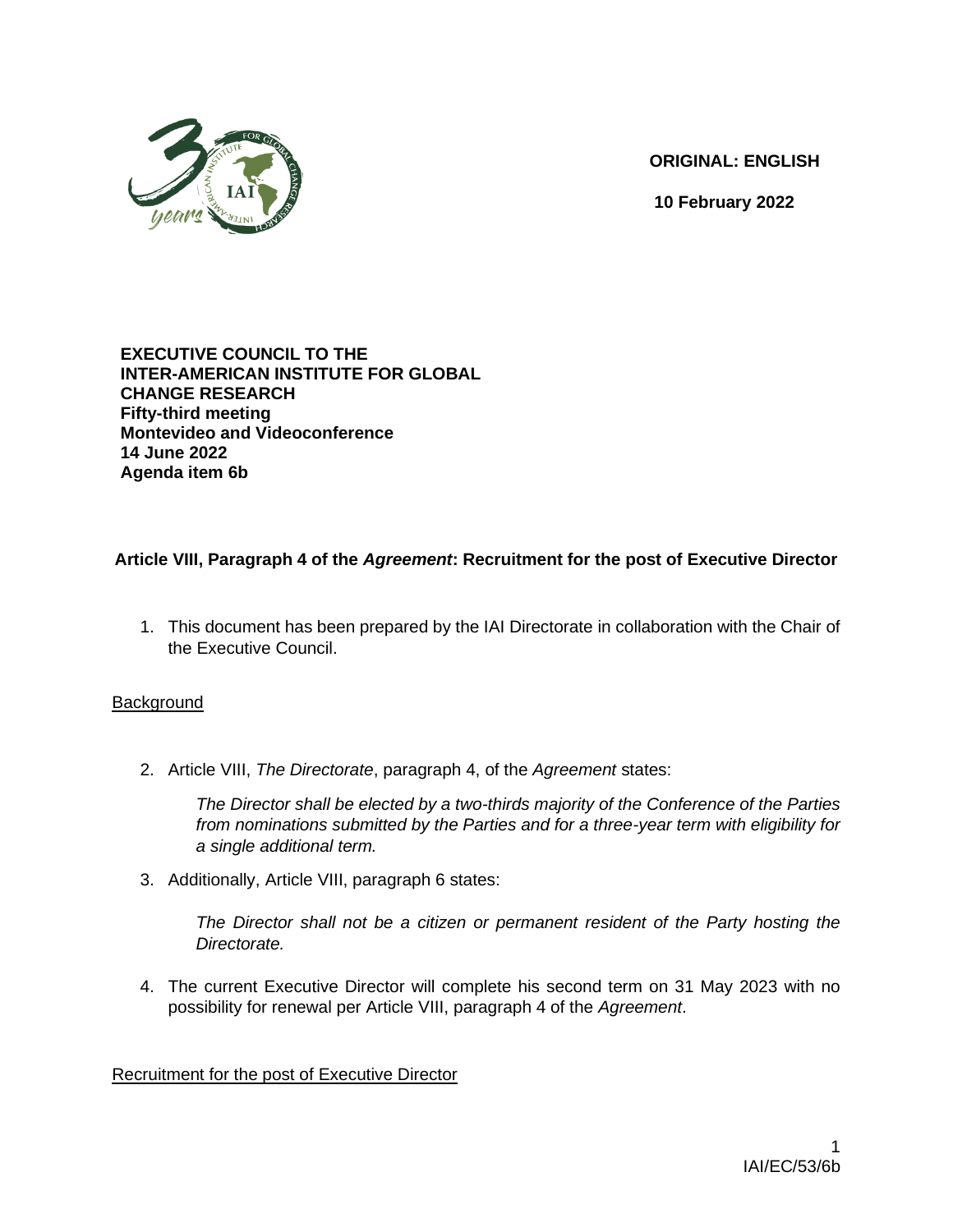- 5. The recruitment for the post of Executive Director should begin with the establishment of a selection committee at the 30th meeting of the IAI Conference of the Parties (CoP-30, 2022) composed of interested Parties and chaired by the Chair of the IAI Executive Council in accordance with the EC's role as the executive organ of the Institute, per Article VI, paragraph 1 of the *Agreement*.
- 6. The post description should be drafted by the IAI Directorate 60 days following CoP-30 and submitted to the selection committee for revisions and approval.
- 7. The post description should be made public and disseminated through the IAI and other relevant networks on 1 October 2022. A notification will be issued inviting Parties to communicate with potential candidates to encourage the greatest possible number of submissions from different countries.
- 8. An evaluation of applications and interviews of selected candidates should be made in January 2023 and a recommendation submitted to Parties on 15 February 2023.
- 9. An extraordinary meeting of the Conference of the Parties should be convened on 1 March 2023 to discuss the selection committee's recommendation and agree on a candidate.
- 10. The candidate should be contacted by the Chair of the Executive Council in the week following the conclusion of the extraordinary meeting.
- 11. A description of the selection process is available in the Table below.

Table

Recommended schedule

| 06/2022     | 09/2022      | 10/2022     | 01/2023         | 03/2023       | 03/2023       |
|-------------|--------------|-------------|-----------------|---------------|---------------|
| Selection   | Post         | Post        | Evaluation of   | Extraordinary | Offer made to |
| Committee   | description  | description | applications,   | CoP for       | selected      |
| established | submitted to | made public | interviews, and | selection of  | candidate     |
|             | selection    |             | recommendation  | Director      |               |
|             | committee    |             | to Parties      |               |               |

### Special factors to take into consideration

- 12. The IAI Directorate notes that most regional inter-governmental organization restricts applications to those of nationals from member countries.
- 13. Nominations for the post must be submitted by Parties per Article VIII, paragraph 4 of the *Agreement*. The IAI Directorate suggests that nominations submitted to the Conference of the Parties by the Executive Council for their consideration would be in accordance with said Article. Such an approach would expand the pool of possible candidates and increase the regional balance of the pool of candidates. Parties would also be encouraged to submit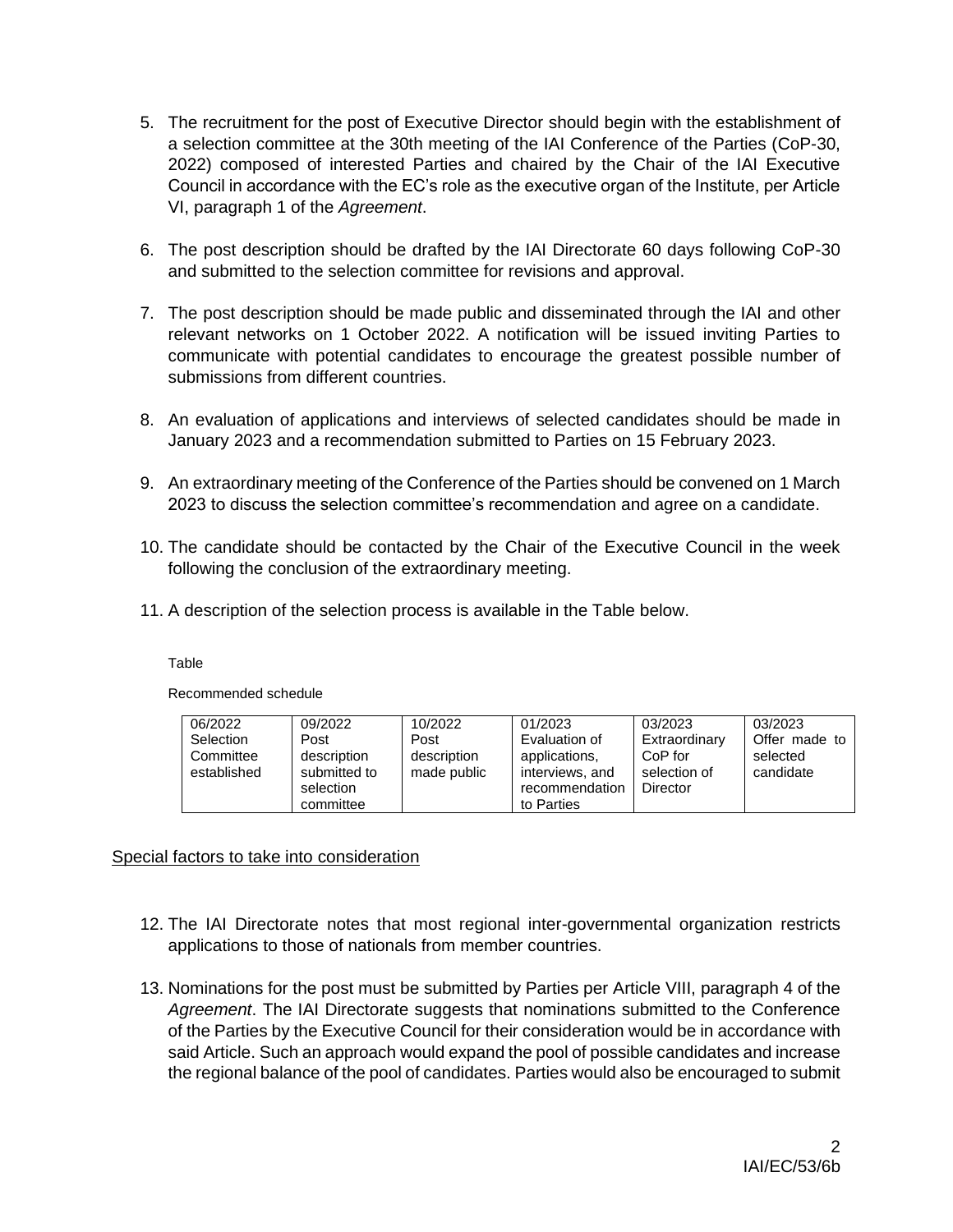their preferred nominations to the Executive Council for evaluation and possible consideration by the Conference of the Parties.

- 14. Since the *Agreement* coming into force, all IAI Executive Directors have been males.
- 15. Executive directors have not been selected from countries in the Andean region, Central America and the Caribbean.
- 16. The new IAI Executive Director should assume the post on 1 June 2023.

### Recommendation

17. The Executive Council is invited to consider adopting the draft recommendation contained in the Annex to the present document.